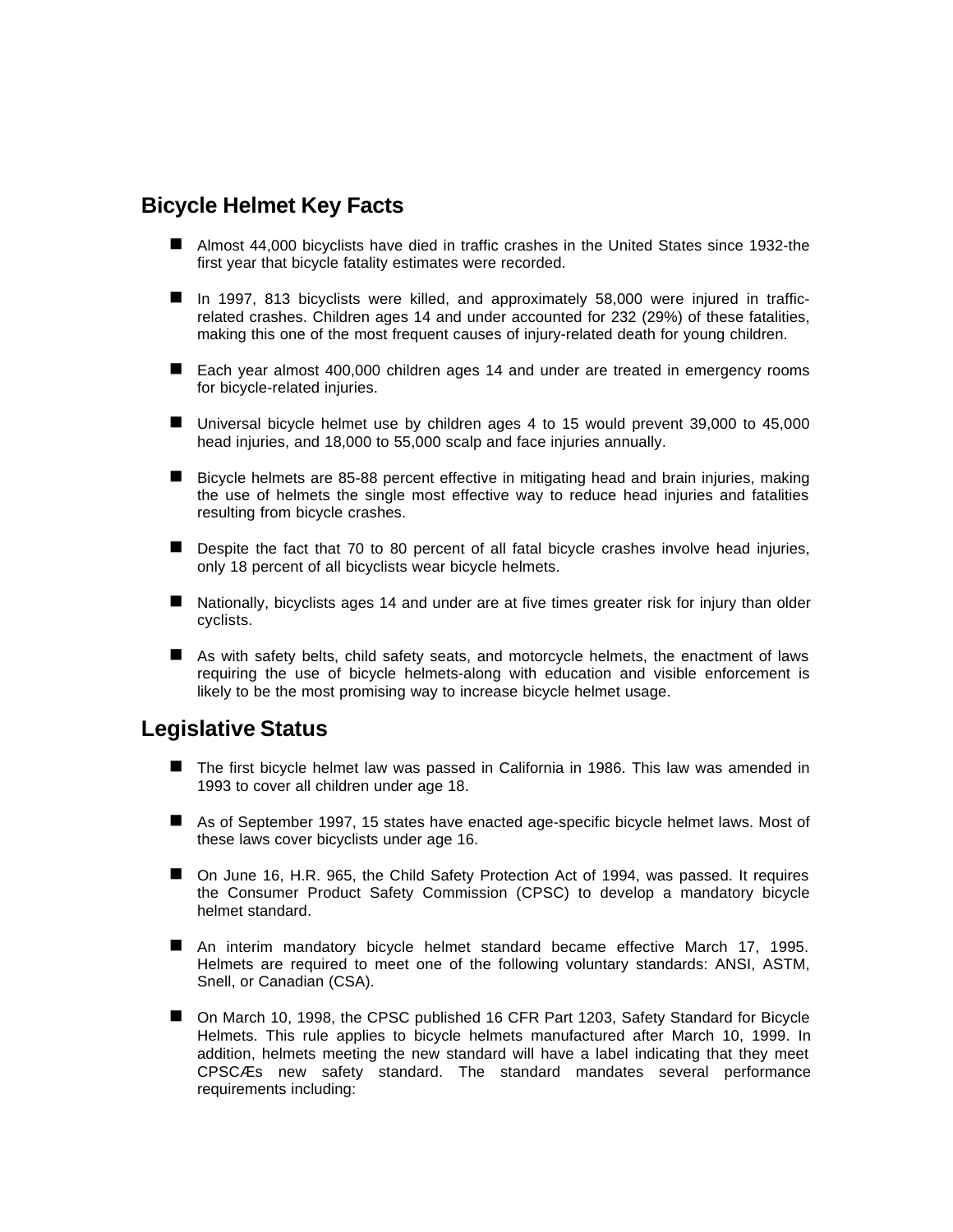- Impact protection in a crash: The standard establishes a performance test to ensure that helmets will adequately protect the head in a collision or fall.
- Children's helmets and head coverage: The standard specifies an increased area head coverage for children ages 1 to 5.
- Chin strap strength and stability: The performance tests measure chin strap strength to prevent breakage or excessive elongation, and the helmet's resistance to rolling off the head during a collision or fall.

The interim mandatory standard that went into effect on March 17, 1995, will continue to apply until March 10, 1999.

# **Cost Savings**

- $\blacksquare$  The estimated cost of bicycle-related injuries and deaths (for all ages) is \$8 billion.
- $\blacksquare$  It is expensive to treat bicycle-related head injuries because these injuries can endure throughout a lifetime.
- Every \$10 bike helmet saves this country \$30 in direct health costs, and an additional \$365 in societal costs. In fact, if 85 percent of all child bicyclists wore helmets every time they rode a bicycle for a year, the lifetime medical cost savings would total \$109 to \$142 million.

### **Information Sources**

- 1. A Case Control Study of the Effectiveness of Bicycle Safety Helmets. Thompson, Robert S., Frederick P. Rivara, and Diane C. Thompson, *New England Journal of Medicine,* 1989.
- 2. A Case Control Study of the Effectiveness of Bicycle Safety Helmets in Preventing Facial Injury. Thompson, Diane C., Robert S. Thompson, Frederick P. Rivara, and Marsha E. Wolf, *American Journal of Public Health,* 1990.
- 3. Bicycle-Associated Head Injuries and Deaths in the United States from 1984 through 1988. Sacks, Jeffrey J., Patricia Holmgren, Suzanne Smith, and Daniel M. Scain, *Journal of American Medical Association,* 1991.
- 4. Mandatory Bicycle Helmet Use: The Victorian Experience. Vulcan, A.P., M.H. Cameron, and M.H. Watson, *World Journal of Surgery,* 1992.
- 5. *Bicycle Helmet Laws and Educational Campaigns: An Evaluation of Strategies to Increase Children's Helmet Use.* Dannenberg, Andrew, et al., 1993.
- 6. *Bicycle Use and Hazard Patterns in the United States.* Rodgers, Gregory, Consumer Product Safety Commission, Washington, DC, 1994.
- 7. *Injury Control Recommendations: Bicycle Helmets.* Morbidity and Mortality Weekly Report, Centers for Disease Control, 1995.
- 8. *Mandatory Helmet Laws: A Summary.* Bicycle Helmet Safety Institute, BHSI web page: www.helmets.org, 1997.